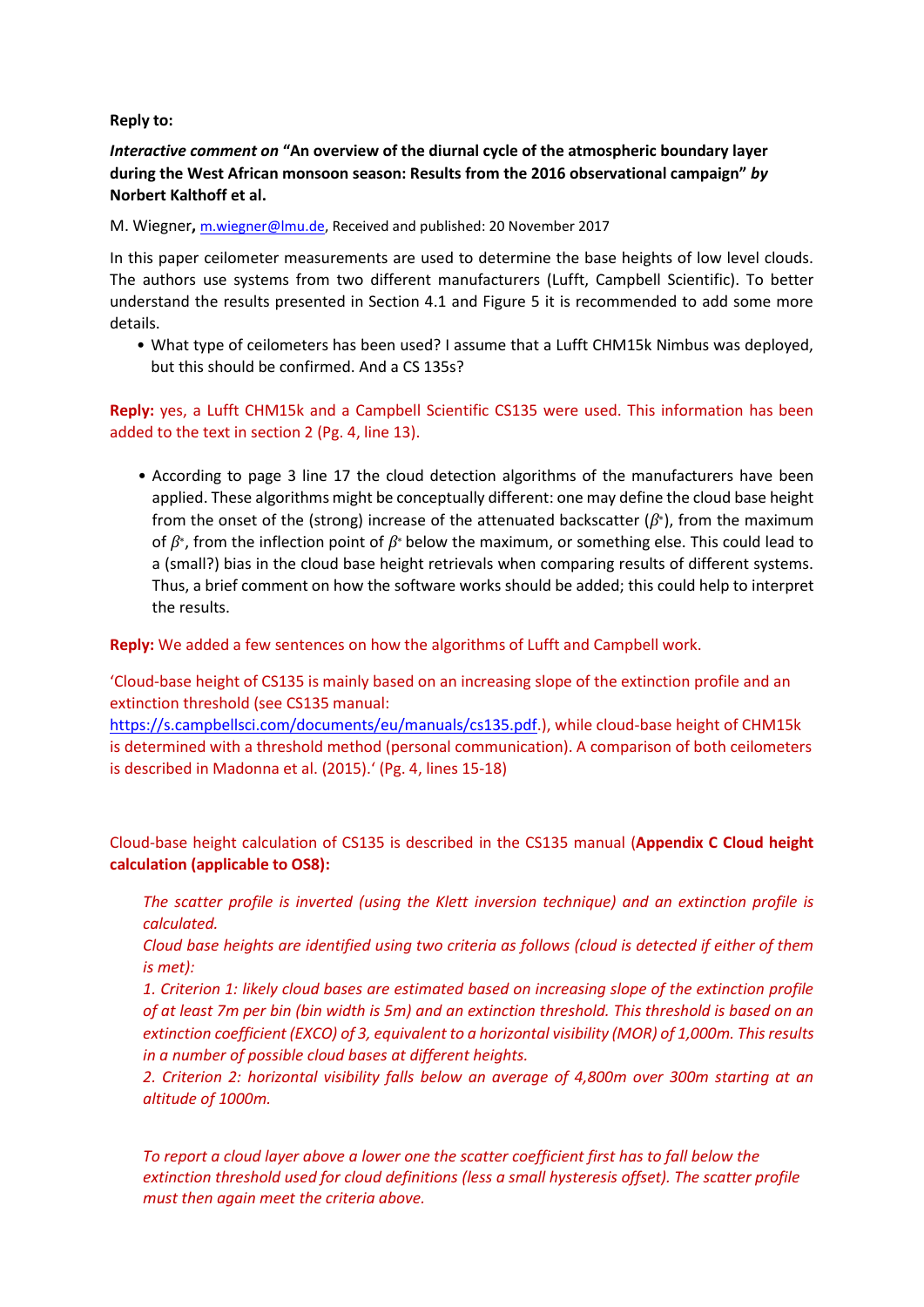*To avoid many very narrow close layers being reported when they have little significance a minimum separation based on WMO reporting intervals is applied. The separation is +/- 30m below 1,500m and 300m above 1,500m. The lowest cloud height is used. If a thin cloud identified by Criterion 2 above is within +/-150m of a cloud identified by criterion 1 then the thin cloud is ignored.* 

As only few detailed information on the cloud detection algorithm are available in the CHM15k manual [\(https://www.lufft.com/download/manual-lufft-chm15k-en/\)](https://www.lufft.com/download/manual-lufft-chm15k-en/), we contacted Lufft for further information: the cloud detection algorithm applied for the CHM15k works with thresholds. In a first step, normalised backscatter signals are averaged in space and time. In a second step, clouds are detected when the signal exceeds a certain threshold.

 It seems to me that the reason of the low cloud layer at approximately 100 m (page 8, line 9) is an artefact in the overlap correction function of the signals automatically applied by the Lufft software (in case of a Nimbus system). Such artefacts are frequently occurring – not only for the Lufft system. The applied overlap correction function is (to my knowledge) available from Lufft on request (at least for the most recent systems). Even if a broad discussion is beyond the goal of this paper this issue should be briefly mentioned/discussed.

**Reply:** There is indeed a line with artificial high backscatter values at around 160 m which is related to the device specific overlap function. However, this line is not erroneously detected as clouds. Example backscatter plots and detected cloud bases for typical cases (one with cloud base height below 160 m and one with cloud base height above 160 m ) are shown in Fig. 1.



*Figure 1: Examples of backscatter measured by CHM15k and cloud bases (black dots) detected with the Lufft algorithm. The left figure shows an example for cloud bases below the line with artificial high backscatter at 160 m and the right figure an example for cloud bases above.* 

I do not know which kind of overlap correction is applied to the data of the Campbell Scientific system, but this certainly can be found out from the manufacturer.

**Reply:** According to the manufacturer (personal communication), an empirical overlap function is applied to the CS135 data.